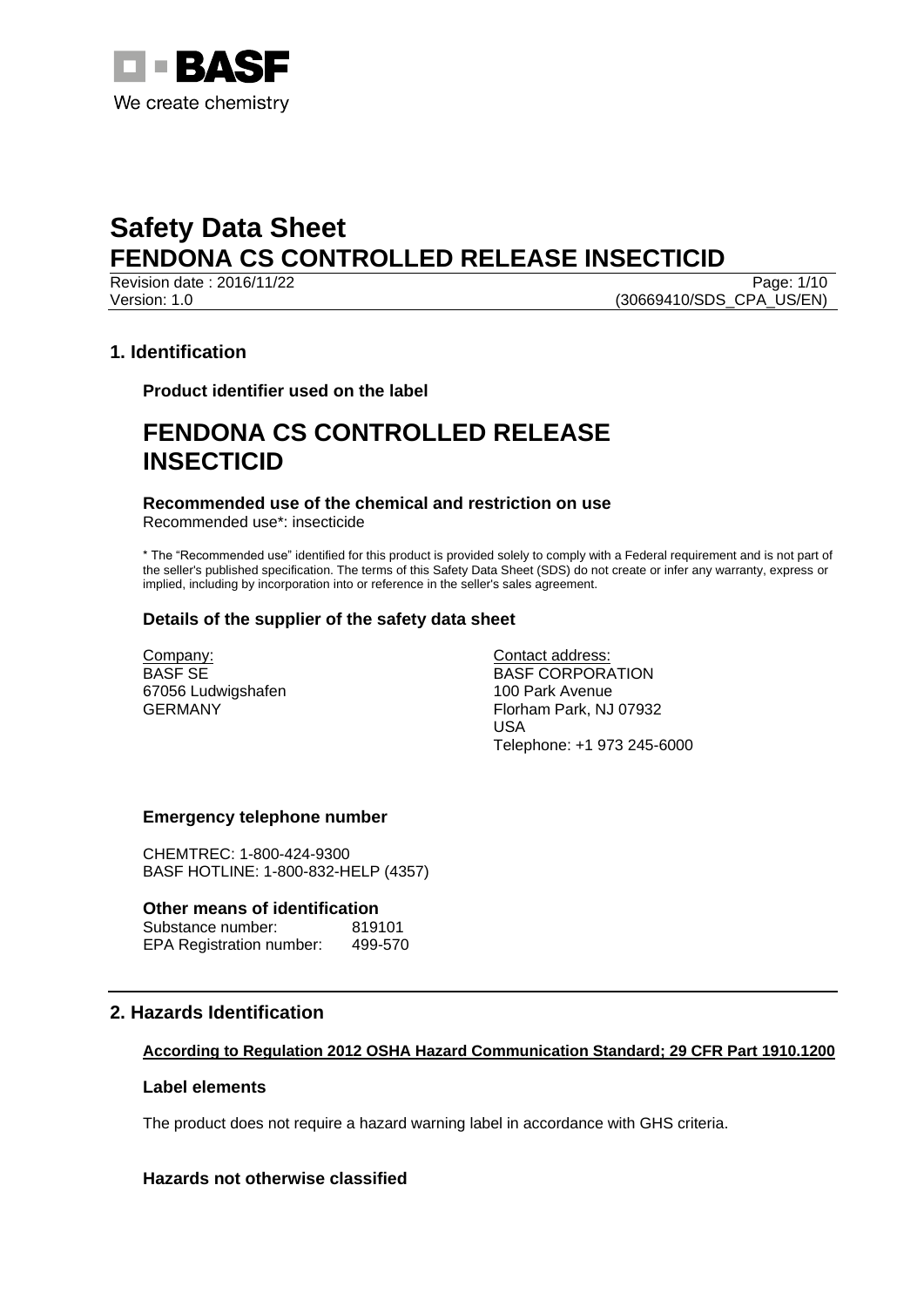Revision date : 2016/11/22 Page: 2/10

Version: 1.0 **(30669410/SDS\_CPA\_US/EN)** 

Labeling of special preparations (GHS):

Persons already sensitised to diisocyanates may develop allergic reactions when using this product. Persons suffering from asthma, eczema or skin problems should avoid contact, including dermal contact, with this product. This product should not be used under conditions of poor ventilation unless a protective mask with an appropriate gas filter (i.e. type A1 according to standard EN 14387) is used. P-MDI

May cause paraesthesia. alpha-Cypermethrin

# **3. Composition / Information on Ingredients**

## **According to Regulation 2012 OSHA Hazard Communication Standard; 29 CFR Part 1910.1200**

| <b>CAS Number</b> | Weight %      | <b>Chemical name</b> |
|-------------------|---------------|----------------------|
| 67375-30-8        | $3.0\%$       | alpha-Cypermethrin   |
| 77-92-9           | $0.1 - 1.0\%$ | Citric acid          |
| 107-15-3          | $0.1 - 1.0\%$ | ethylenediamine      |

# **4. First-Aid Measures**

## **Description of first aid measures**

### **General advice:**

Remove contaminated clothing.

### **If inhaled:**

Keep patient calm, remove to fresh air.

### **If on skin:**

Wash thoroughly with soap and water.

### **If in eyes:**

Wash affected eyes for at least 15 minutes under running water with eyelids held open.

### **If swallowed:**

Rinse mouth and then drink plenty of water.

## **Most important symptoms and effects, both acute and delayed**

Symptoms: The most important known symptoms and effects are described in the labelling (see section 2) and/or in section 11.. Further important symptoms and effects are so far not known.

### **Indication of any immediate medical attention and special treatment needed**

Note to physician

Treatment: Symptomatic treatment (decontamination, vital functions).

# **5. Fire-Fighting Measures**

## **Extinguishing media**

Suitable extinguishing media: water spray, dry powder, foam, carbon dioxide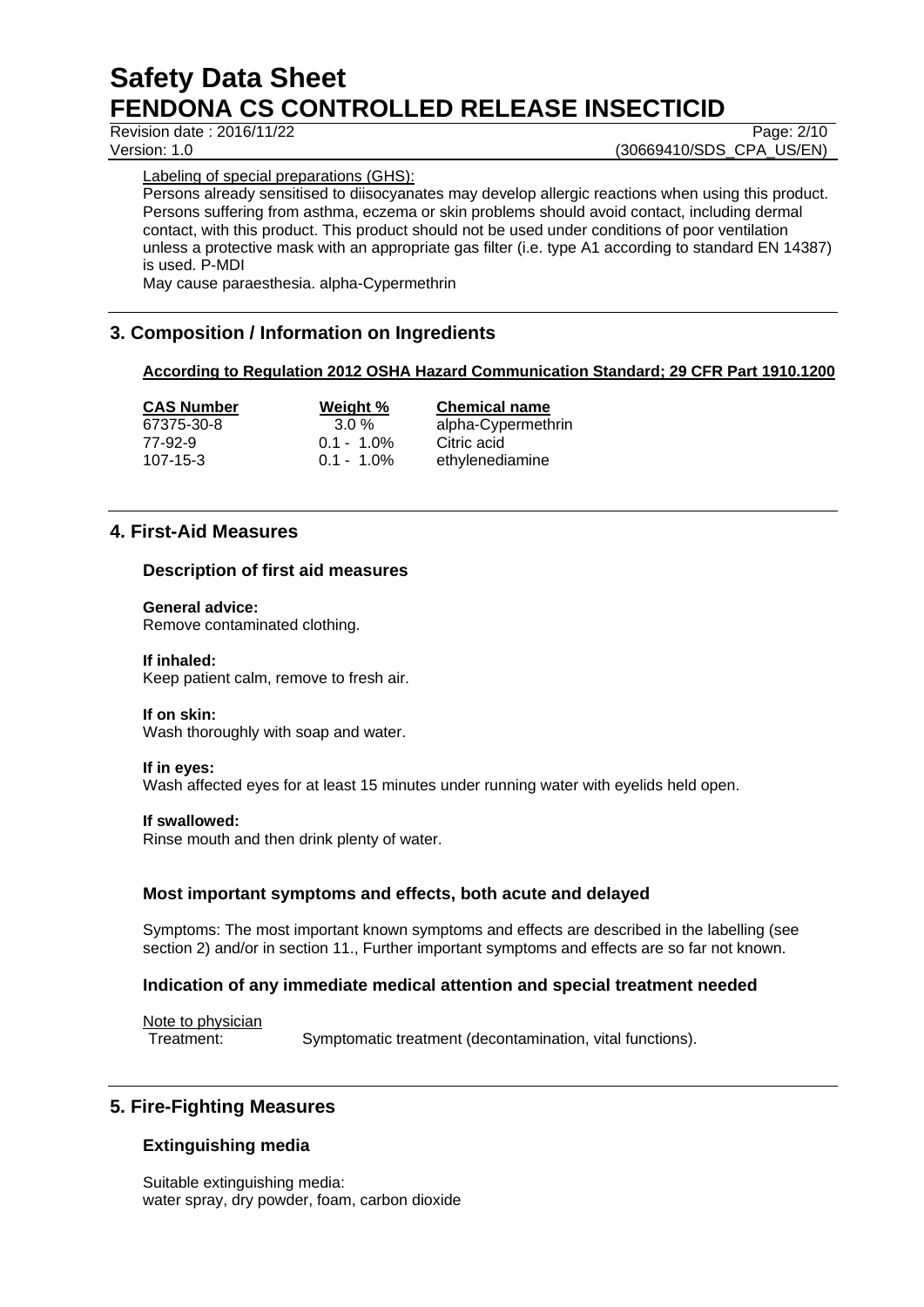Revision date : 2016/11/22 Page: 3/10

Version: 1.0 **(30669410/SDS\_CPA\_US/EN)** 

## **Special hazards arising from the substance or mixture**

Hazards during fire-fighting: carbon monoxide, carbon dioxide, nitrogen oxides The substances/groups of substances mentioned can be released in case of fire.

## **Advice for fire-fighters**

Protective equipment for fire-fighting: Wear self-contained breathing apparatus and chemical-protective clothing.

## **Further information:**

Keep containers cool by spraying with water if exposed to fire. In case of fire and/or explosion do not breathe fumes. Collect contaminated extinguishing water separately, do not allow to reach sewage or effluent systems. Dispose of fire debris and contaminated extinguishing water in accordance with official regulations.

## **6. Accidental release measures**

## **Personal precautions, protective equipment and emergency procedures**

Do not breathe vapour/spray. Use personal protective clothing. Avoid contact with the skin, eyes and clothing.

## **Environmental precautions**

Do not discharge into the subsoil/soil. Do not discharge into drains/surface waters/groundwater.

### **Methods and material for containment and cleaning up**

For small amounts: Pick up with suitable absorbent material (e.g. sand, sawdust, general-purpose binder, kieselguhr).

For large amounts: Dike spillage. Pump off product.

Dispose of absorbed material in accordance with regulations. Collect waste in suitable containers, which can be labeled and sealed. Clean contaminated floors and objects thoroughly with water and detergents, observing environmental regulations.

# **7. Handling and Storage**

## **Precautions for safe handling**

No special measures necessary if stored and handled correctly. Ensure thorough ventilation of stores and work areas. When using do not eat, drink or smoke. Hands and/or face should be washed before breaks and at the end of the shift.

Protection against fire and explosion: No special precautions necessary. The substance/product is non-combustible. Product is not explosive.

## **Conditions for safe storage, including any incompatibilities**

Segregate from foods and animal feeds.

Further information on storage conditions: Keep away from heat. Protect from direct sunlight.

## **8. Exposure Controls/Personal Protection**

**Users of a pesticidal product should refer to the product label for personal protective equipment requirements.**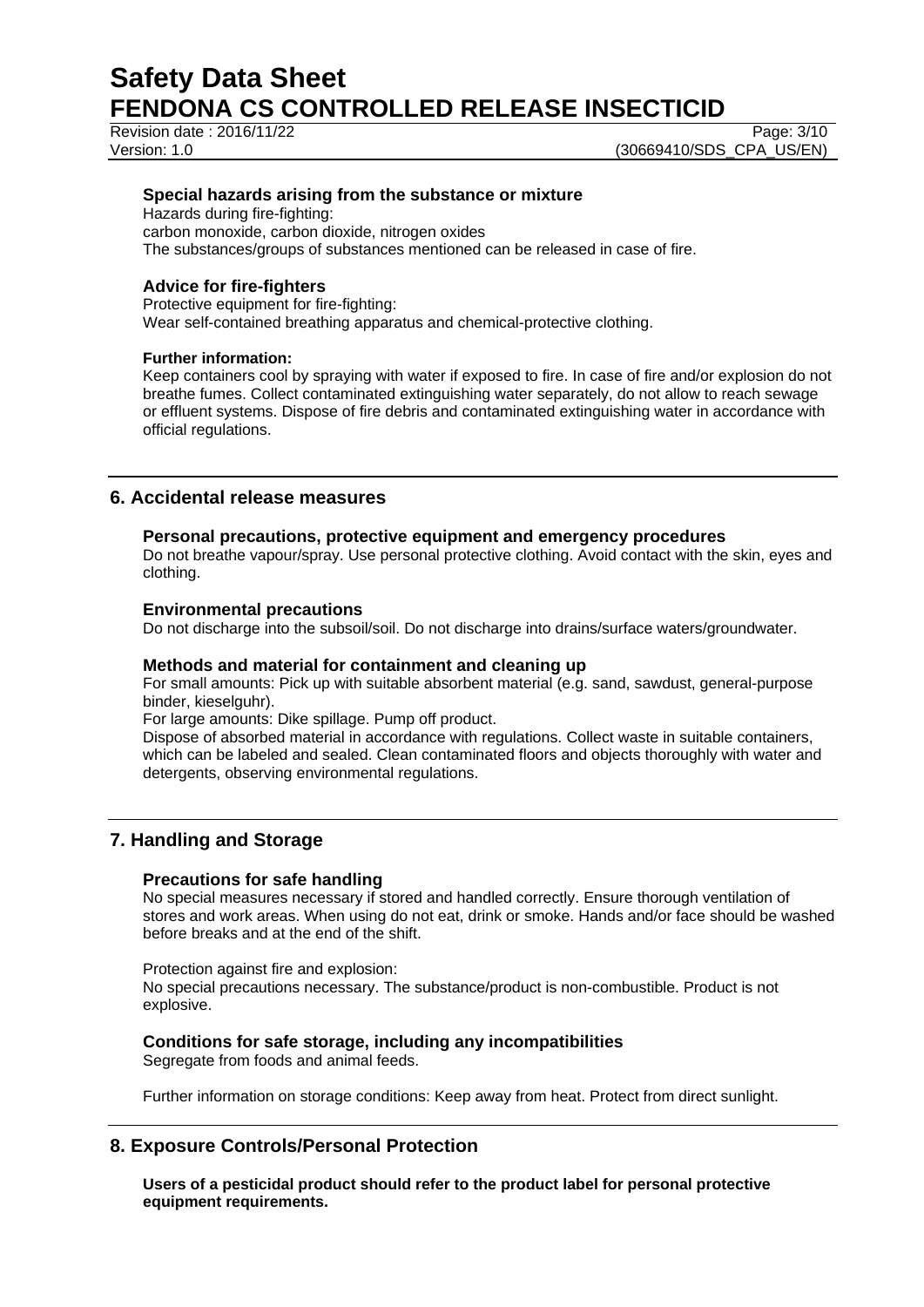Revision date : 2016/11/22 Page: 4/10

Version: 1.0 **(30669410/SDS\_CPA\_US/EN)** 

No occupational exposure limits known.

#### **Personal protective equipment**

### **RECOMMENDATIONS FOR MANUFACTURING, COMMERCIAL BLENDING, AND PACKAGING WORKERS:**

#### **Respiratory protection:**

Respiratory protection not required.

#### **Hand protection:**

Chemical resistant protective gloves, Protective glove selection must be based on the user's assessment of the workplace hazards.

#### **Eye protection:**

Safety glasses with side-shields. Tightly fitting safety goggles (chemical goggles). Wear face shield if splashing hazard exists.

#### **Body protection:**

Body protection must be chosen depending on activity and possible exposure, e.g. head protection, apron, protective boots, chemical-protection suit.

#### **General safety and hygiene measures:**

The statements on personal protective equipment in the instructions for use apply when handling crop-protection agents in final-consumer packing. Wearing of closed work clothing is recommended. Store work clothing separately. Keep away from food, drink and animal feeding stuffs.

# **9. Physical and Chemical Properties**

| Form:                  | liquid                                  |
|------------------------|-----------------------------------------|
| Odour:                 | odourless                               |
| Odour threshold:       | not applicable, odour not perceivable   |
| Colour:                | opaque                                  |
| pH value:              | approx. $5 - 7$                         |
|                        | (22.7 °C)                               |
| Melting point:         | The product has not been tested.        |
| Boiling point:         | approx. 100 °C                          |
|                        | Information applies to the solvent.     |
| Flash point:           | Non-flammable.                          |
| Flammability:          | not applicable                          |
| Lower explosion limit: | As a result of our experience with this |
|                        | product and our knowledge of its        |
|                        | composition we do not expect any        |
|                        | hazard as long as the product is used   |
|                        | appropriately and in accordance with    |
|                        | the intended use.                       |
| Upper explosion limit: | As a result of our experience with this |
|                        | product and our knowledge of its        |
|                        | composition we do not expect any        |
|                        | hazard as long as the product is used   |
|                        | appropriately and in accordance with    |
|                        | the intended use.                       |
| Autoignition:          | Based on the water content the          |
|                        | product does not ignite.                |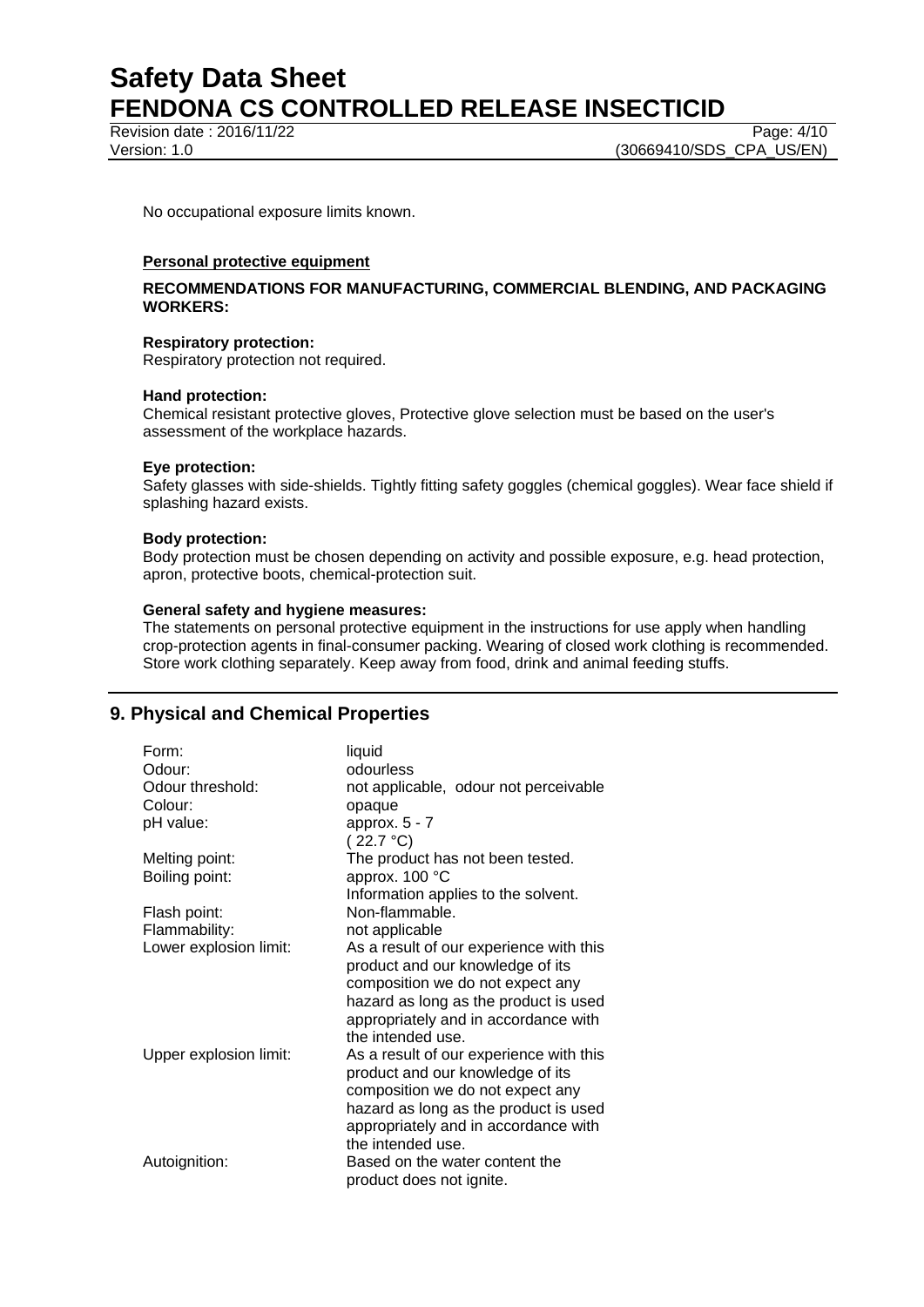Revision date : 2016/11/22 Page: 5/10

Version: 1.0 **(30669410/SDS\_CPA\_US/EN)** 

| Vapour pressure:                                        | approx. 23 hPa<br>(20 °C)                                                                                                             |
|---------------------------------------------------------|---------------------------------------------------------------------------------------------------------------------------------------|
|                                                         | Information applies to the solvent.                                                                                                   |
| Density:                                                | approx. 0.97 g/cm3<br>(20 °C)                                                                                                         |
| Vapour density:                                         | not applicable                                                                                                                        |
| Partitioning coefficient n-<br>octanol/water (log Pow): | not applicable                                                                                                                        |
| Thermal decomposition:                                  | No decomposition if stored and handled as<br>prescribed/indicated.                                                                    |
| Viscosity, dynamic:                                     | approx. 700 mPa.s<br>(19.5 °C)                                                                                                        |
| Solubility in water:                                    | dispersible                                                                                                                           |
| Evaporation rate:                                       | not applicable                                                                                                                        |
| Other Information:                                      | The product has not been tested. The statement has been<br>derived from substances/products of a similar structure or<br>composition. |

# **10. Stability and Reactivity**

## **Reactivity**

No hazardous reactions if stored and handled as prescribed/indicated.

#### Oxidizing properties:

Based on its structural properties the product is not classified as oxidizing.

### **Chemical stability**

The product is stable if stored and handled as prescribed/indicated.

### **Possibility of hazardous reactions**

No hazardous reactions if stored and handled as prescribed/indicated.

### **Conditions to avoid**

See MSDS section 7 - Handling and storage.

### **Incompatible materials**

strong acids, strong bases, strong oxidizing agents

## **Hazardous decomposition products**

Decomposition products: Hazardous decomposition products: No hazardous decomposition products if stored and handled as prescribed/indicated.

Thermal decomposition: No decomposition if stored and handled as prescribed/indicated.

# **11. Toxicological information**

## **Primary routes of exposure**

Routes of entry for solids and liquids are ingestion and inhalation, but may include eye or skin contact. Routes of entry for gases include inhalation and eye contact. Skin contact may be a route of entry for liquefied gases.

## **Acute Toxicity/Effects**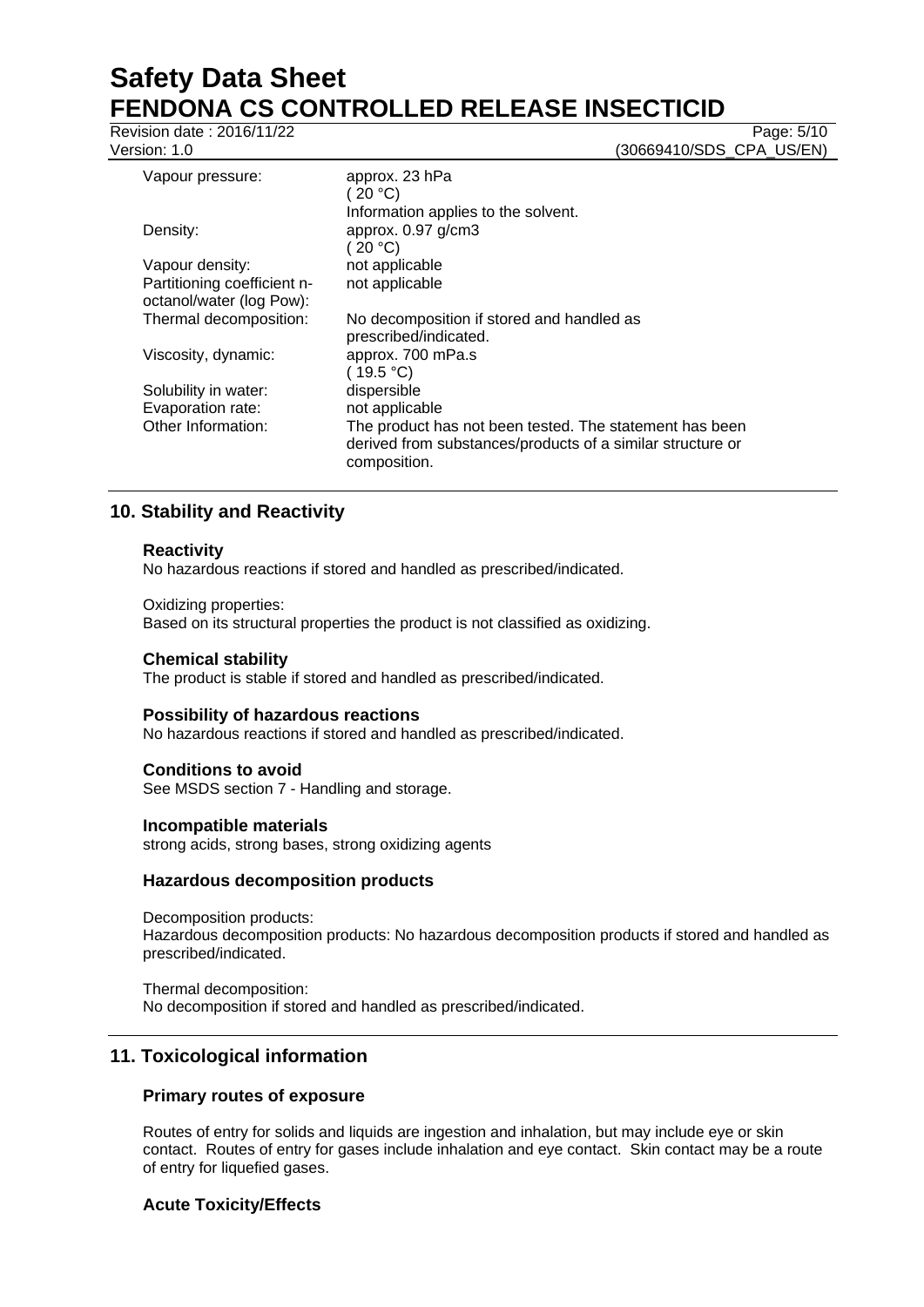Revision date : 2016/11/22 Page: 6/10

Version: 1.0 **(30669410/SDS\_CPA\_US/EN)** 

#### Acute toxicity

Assessment of acute toxicity: Virtually nontoxic after a single skin contact. Virtually nontoxic after a single ingestion. Virtually nontoxic by inhalation. The product has not been tested. The statement has been derived from substances/products of a similar structure or composition.

### Oral

Type of value: LD50 Species: rat (female) Value: > 5,000 mg/kg (OECD Guideline 425) No mortality was observed.

#### **Inhalation**

Type of value: LC50 Species: rat (male/female) Value: > 5 mg/l (OECD Guideline 403) An aerosol was tested. No mortality was observed.

#### **Dermal**

Type of value: LD50 Species: rat (male/female) Value: > 5,000 mg/kg (OECD Guideline 402) No mortality was observed.

## Assessment other acute effects

Assessment of STOT single: Based on the available information there is no specific target organ toxicity to be expected after a single exposure.

The product has not been tested. The statement has been derived from the properties of the individual components.

#### Irritation / corrosion

Assessment of irritating effects: Not irritating to the skin. Not irritating to the eyes. The product has not been tested. The statement has been derived from substances/products of a similar structure or composition.

#### Skin Species: rabbit Result: non-irritant Method: OECD Guideline 404

Eye Species: rabbit Result: non-irritant Method: OECD Guideline 405

#### **Sensitization**

Assessment of sensitization: There is no evidence of a skin-sensitizing potential. The product has not been tested. The statement has been derived from substances/products of a similar structure or composition.

Buehler test Species: guinea pig Result: Non-sensitizing. Method: OECD Guideline 406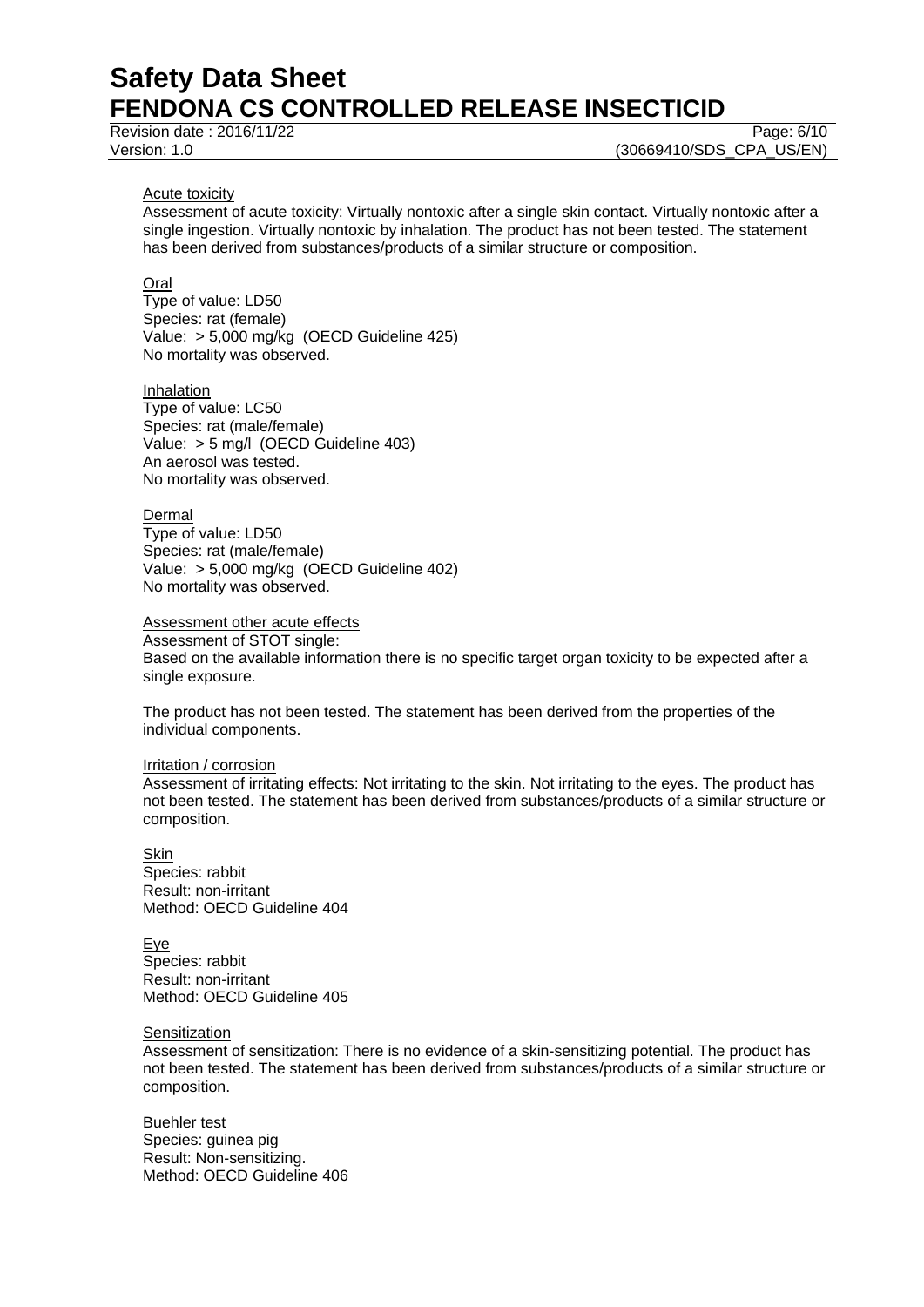## Revision date : 2016/11/22 Page: 7/10

Version: 1.0 **(30669410/SDS\_CPA\_US/EN)** 

## **Chronic Toxicity/Effects**

#### Repeated dose toxicity

Assessment of repeated dose toxicity: The product has not been tested. The statement has been derived from the properties of the individual components.

#### *Information on: alpha-cypermethrin*

*Assessment of repeated dose toxicity: Repeated oral exposure may affect certain organs. Damages the peripheral nerve system.*

----------------------------------

#### Genetic toxicity

Assessment of mutagenicity: The product has not been tested. The statement has been derived from the properties of the individual components.

#### *Information on: P-MDI*

*Assessment of mutagenicity: The substance was mutagenic in various test systems with microorganisms and cell cultures; however, these results could not be confirmed in tests with mammals.*

----------------------------------

#### **Carcinogenicity**

Assessment of carcinogenicity: The product has not been tested. The statement has been derived from the properties of the individual components.

#### *Information on: P-MDI*

*Assessment of carcinogenicity: A carcinogenic potential cannot be excluded after prolonged exposure to severely irritating concentrations. These effects are not relevant to humans at occupational levels of exposure. IARC Group 3 (not classifiable as to human carcinogenicity).* ----------------------------------

#### Reproductive toxicity

Assessment of reproduction toxicity: The product has not been tested. The statement has been derived from the properties of the individual components. The results of animal studies gave no indication of a fertility impairing effect.

#### **Teratogenicity**

Assessment of teratogenicity: The product has not been tested. The statement has been derived from the properties of the individual components. Animal studies gave no indication of a developmental toxic effect at doses that were not toxic to the parental animals.

### Other Information

Misuse can be harmful to health.

### **Symptoms of Exposure**

The most important known symptoms and effects are described in the labelling (see section 2) and/or in section 11., Further important symptoms and effects are so far not known.

# **12. Ecological Information**

## **Toxicity**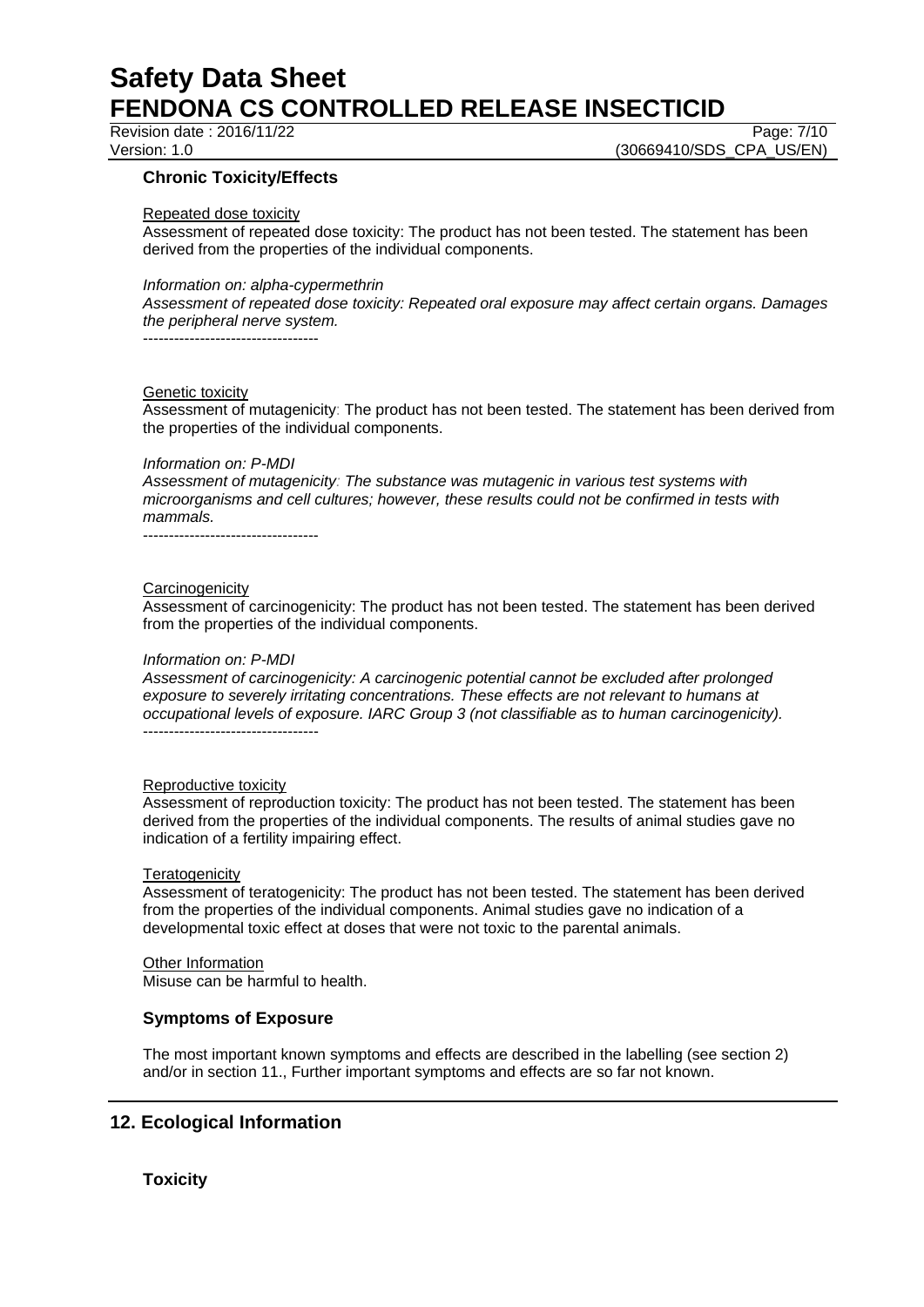Revision date : 2016/11/22 Page: 8/10

Version: 1.0 **(30669410/SDS\_CPA\_US/EN)** 

Aquatic toxicity Assessment of aquatic toxicity: Very toxic to aquatic life with long lasting effects. The product has not been tested. The statement has been derived from the properties of the individual components.

Toxicity to fish

*Information on: alpha-cypermethrin LC50 (96 h) 0.00093 mg/l, Pimephales promelas (OPP 72-1 (EPA-Guideline), Flow through.)* ----------------------------------

Aquatic invertebrates

*Information on: alpha-cypermethrin EC50 (48 h) 0.0003 mg/l, Daphnia magna (OECD Guideline 202, part 1)* ----------------------------------

## Aquatic plants

*Information on: alpha-cypermethrin EC50 (7 d) > 0.00139 mg/l (growth rate), Lemna gibba (OECD Guideline 201) No observed effect concentration (7 d) > 0.00139 mg/l (growth rate), Lemna gibba (OECD guideline 221, static) EC50 (72 h) > 0.027 mg/l (growth rate), Anabaena flos-aquae (OECD Guideline 201)* ----------------------------------

## **Persistence and degradability**

Assessment biodegradation and elimination (H2O) The product has not been tested. The statement has been derived from the properties of the individual components.

Assessment biodegradation and elimination (H2O)

*Information on: alpha-cypermethrin*

*Not readily biodegradable (by OECD criteria).*

## **Bioaccumulative potential**

----------------------------------

Assessment bioaccumulation potential The product has not been tested. The statement has been derived from the properties of the individual components.

Bioaccumulation potential

*Information on: alpha-cypermethrin*

*Bioconcentration factor: 155 - 910 (73 d), Cyprinus carpio (OECD Guideline 305 C)* ----------------------------------

## **Mobility in soil**

Assessment transport between environmental compartments The product has not been tested. The statement has been derived from the properties of the individual components.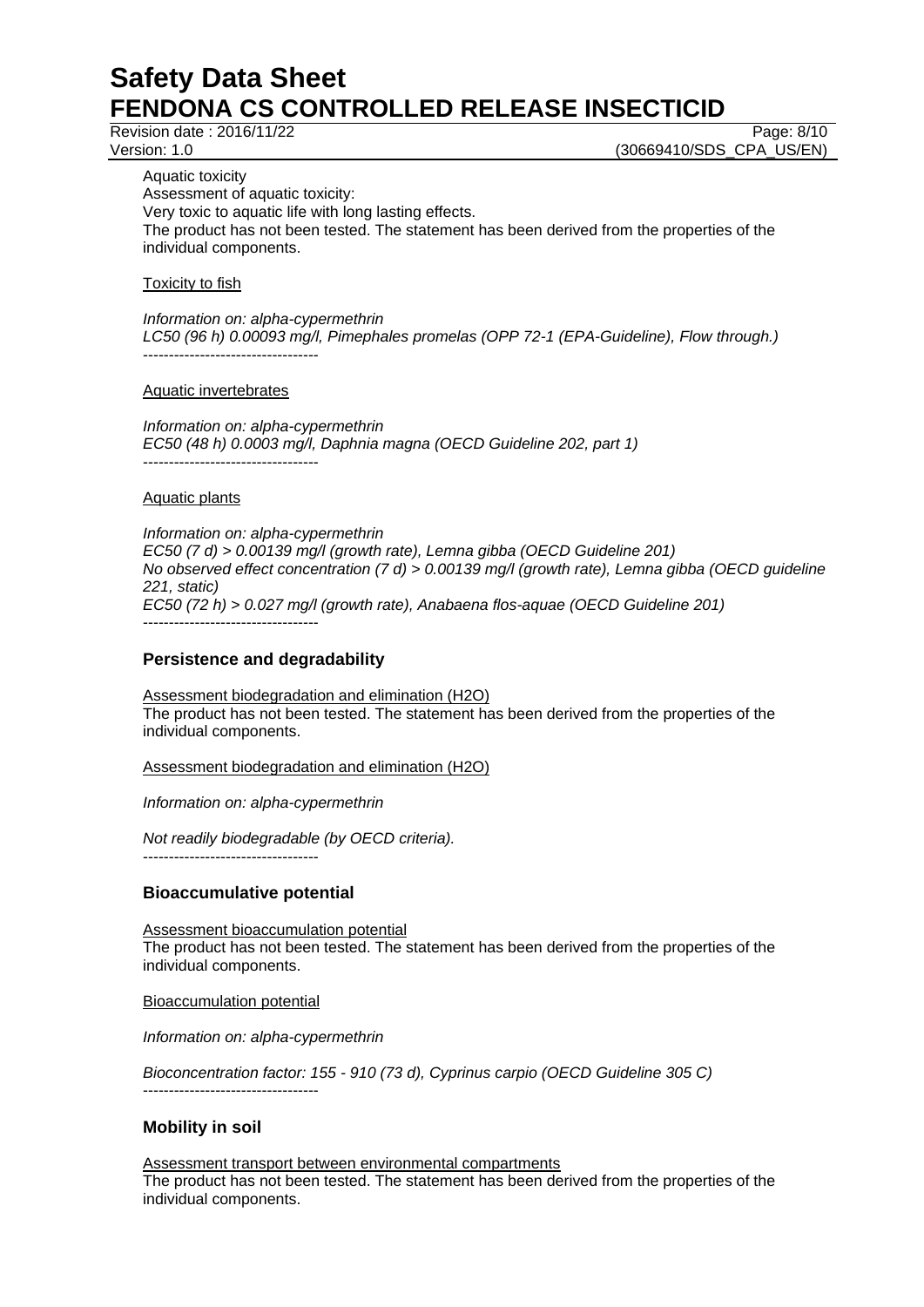Revision date : 2016/11/22 Page: 9/10

#### *Information on: alpha-cypermethrin*

*Following exposure to soil, adsorption to solid soil particles is probable, therefore contamination of groundwater is not expected.*  $-$ 

# **Additional information**

Other ecotoxicological advice: Do not discharge product into the environment without control.

## **13. Disposal considerations**

#### **Waste disposal of substance:**

Pesticide wastes are regulated. Improper disposal of excess pesticide, spray mix or rinsate is a violation of federal law. If pesticide wastes cannot be disposed of according to label instructions, contact the State Pesticide or Environmental Control Agency or the Hazardous Waste representative at the nearest EPA Regional Office for guidance.

#### **Container disposal:**

Rinse thoroughly at least three times (triple rinse) in accordance with EPA recommendations. Consult state or local disposal authorities for approved alternative procedures such as container recycling. Recommend crushing, puncturing or other means to prevent unauthorized use of used containers.

## **14. Transport Information**

| <b>Land transport</b><br><b>USDOT</b>                                                                        |                                                                                                                                                        |
|--------------------------------------------------------------------------------------------------------------|--------------------------------------------------------------------------------------------------------------------------------------------------------|
| Hazard class:<br>Packing group:<br>ID number:<br>Hazard label:<br>Proper shipping name:                      | 9<br>$\mathbf{III}$<br><b>UN 3082</b><br>9, EHSM<br>ENVIRONMENTALLY HAZARDOUS SUBSTANCE, LIQUID,<br>N.O.S. (contains ALPHA-CYPERMETHRIN)               |
| Sea transport<br><b>IMDG</b>                                                                                 |                                                                                                                                                        |
| Hazard class:<br>Packing group:<br>ID number:<br>Hazard label:<br>Marine pollutant:<br>Proper shipping name: | 9<br>$\mathbf{III}$<br><b>UN 3082</b><br>9, EHSM<br><b>YES</b><br>ENVIRONMENTALLY HAZARDOUS SUBSTANCE, LIQUID,<br>N.O.S. (contains ALPHA-CYPERMETHRIN) |
| Air transport<br><b>IATA/ICAO</b>                                                                            |                                                                                                                                                        |
| Hazard class:<br>Packing group:<br>ID number:<br>Hazard label:                                               | 9<br>$\mathbf{III}$<br><b>UN 3082</b><br>9. EHSM                                                                                                       |

Proper shipping name: ENVIRONMENTALLY HAZARDOUS SUBSTANCE, LIQUID,